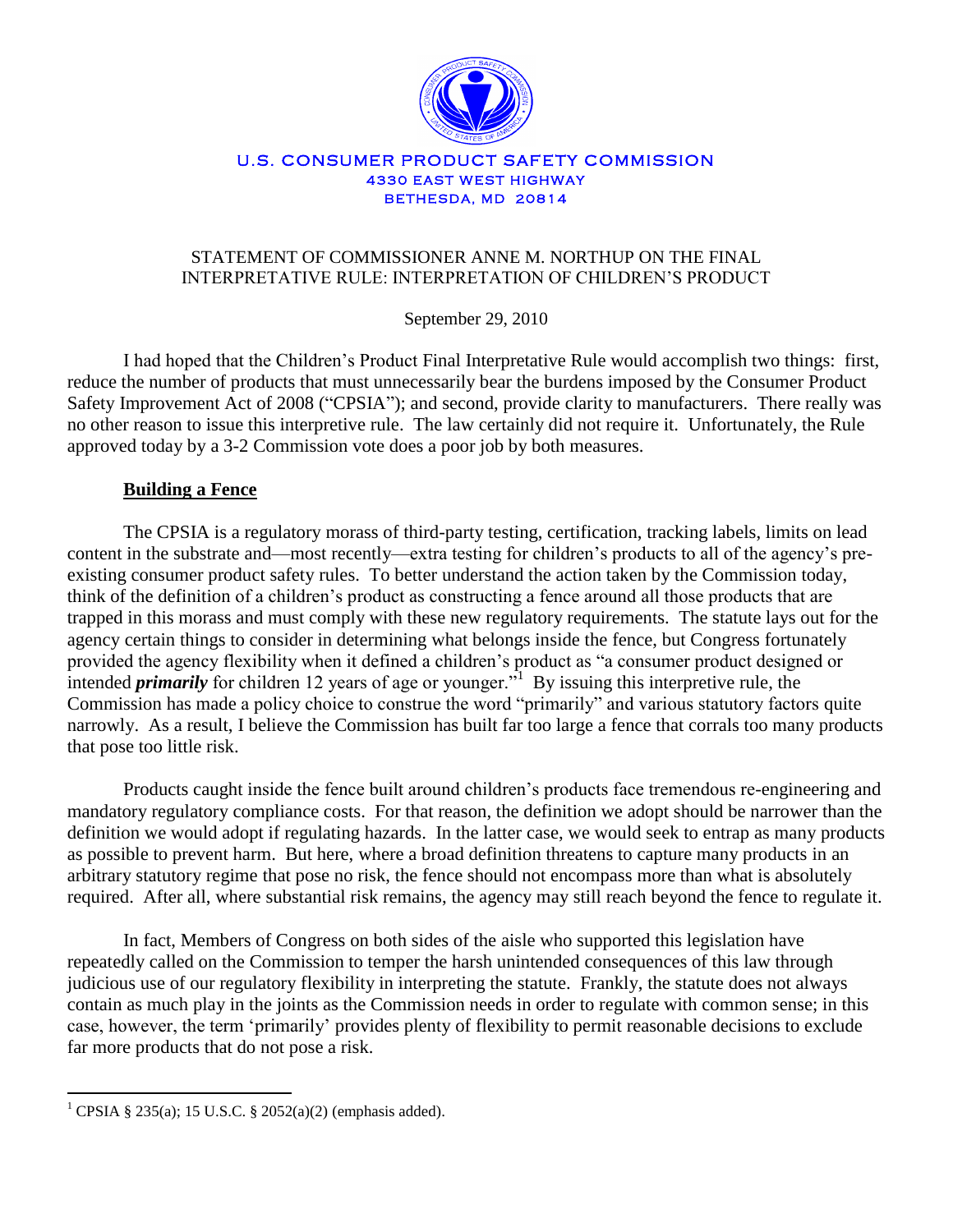$\overline{a}$ 

In deciding what belongs within the "fence," unless the statute absolutely requires that a product be included, I believe we should consider whether the product poses a risk such that putting it inside the fence better protects children. If the statute requires a product to be treated as a children"s product, then that settles the matter. So cribs, toddler toys, and baby clothes are in. But where the statute is ambiguous, I believe risk should decide what belongs inside the fence.<sup>2</sup> If a product poses a genuine risk to children and can be reasonably construed as a children"s product under the statute, then we should include it. On the other hand, if a product poses little or no risk to children and can be reasonably construed *not* to be a children"s product under the statute, then we should exclude it. Although the CPSIA itself ignored consideration of risk—in setting arbitrary lead content limits, for example—nothing in the statute forbids the agency from taking risk into consideration in using our discretion to make policy choices.

## **What Goes Inside the Fence**

By not explicitly considering risk, the Commission's Final Interpretative Rule captures more products than it should and fails to provide clarity to manufacturers. First, our children"s product definition captures many products that the statute does not necessarily cover and which a majority of Congress surely did not have in mind. The fault for this lies entirely with the Commission, and such overreaching is misguided. Congress gave us the flexibility on this point, and we declined to take full advantage of it. We also did not do all we could to bring the problem to Congress"s attention.

Incredibly, the definition actually has gotten worse in many respects in its final form than it was in the Proposed Interpretative Rule ("PIR").<sup>3</sup> The Commission voted 5-0 to support the PIR, and I initially thought that document did a reasonable job of flexibly defining the term. However, as I reviewed the comments, which were overwhelmingly in favor of "fencing in" fewer products rather than more, I realized that the draft rule had a number of problems that needed to be fixed.

Strangely, the draft that came up to the Commission from the professional staff moved the definition in the opposite direction from the weight of the comments. Such a result undermines the entire point of notice and comment procedures in administrative law. I have spent the past several weeks trying to persuade the majority of the Commission to restore the definition at least back to how it was in the draft proposal.

Although the substitute version offered today more closely resembles the PIR in key respects than did the staff"s final draft, it still falls well short of excluding products that the statute does not require us to cover (*e.g.*, school lockers/desks/chairs, science kits, home furnishings, and CDs/DVDs). The Commission did not even find enough flexibility to push off the effective date of this rule. Despite the detrimental reliance that our unanimous PIR vote no doubt created for some products, the Commission did not even stay enforcement for those "children"s products" on which the Commission has done an about face since April.

Not only does the children"s product definition capture too many products, but it also fails to provide clarity. The main reason to adopt such a voluntary interpretive rule is to provide clarity to the regulated community regarding their compliance obligations. Clarity permits conscientious, law-abiding manufacturers to arrange their conduct in advance in order to avoid violating the law. Unfortunately, this final interpretive rule provides precious little clarity to manufacturers that make products for age groups

 $2^2$  Congress already adopted 12 instead of 7 as the age cutoff for this law, allowing for an extra margin of safety. We do not then need to add an additional margin by strictly policing the line between 12 and 13 year olds.

<sup>&</sup>lt;sup>3</sup> Federal Register, Vol. 75, No. 75, pp. 20533-20541 (April 20, 2010).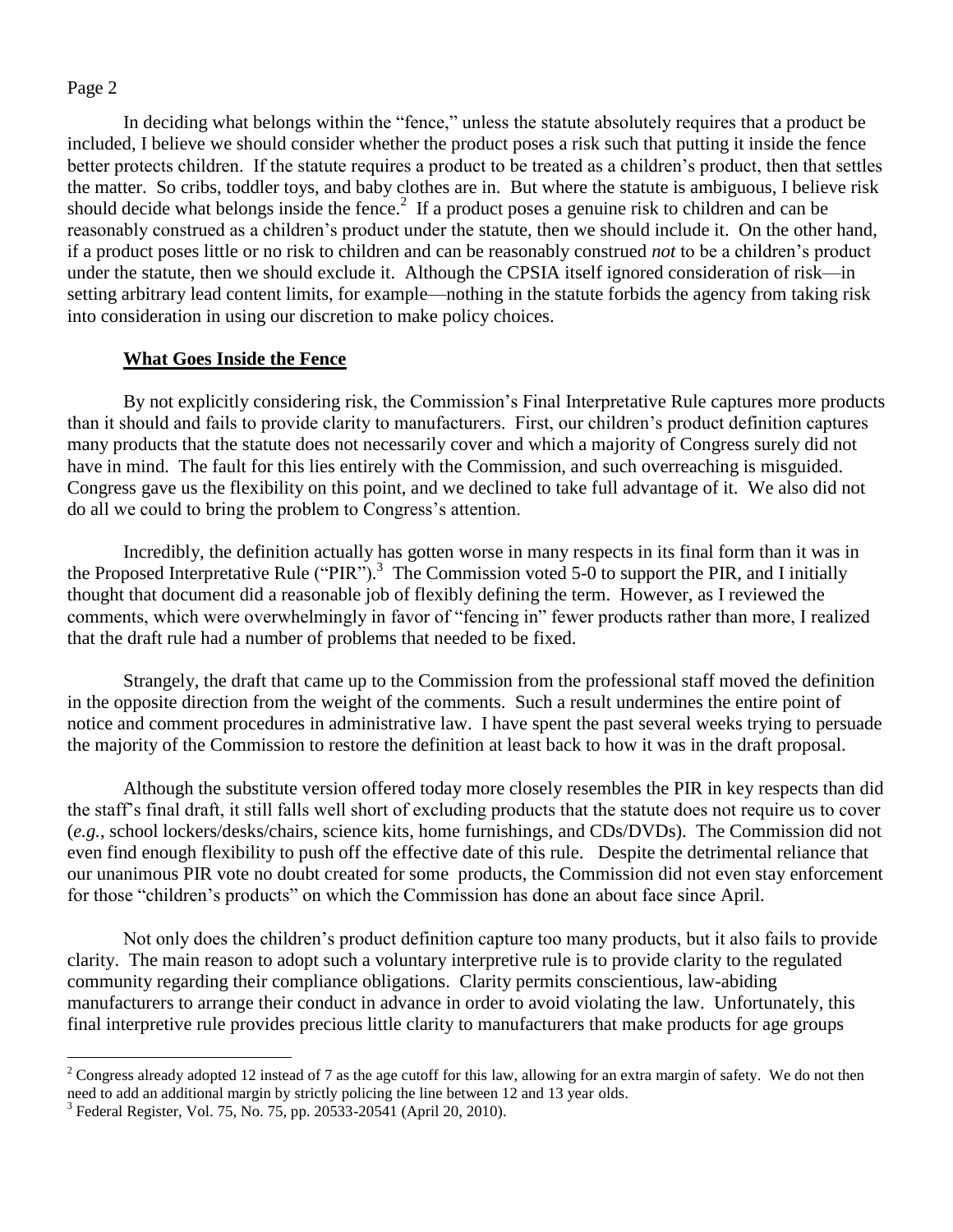around the edges of the definition—and in some respects it even misleads them. Instead, this rule is chockfull of open questions, endless equivocation, and vague guidance implying that each case is different and that there are few obvious answers in advance of the Commission staff"s consideration of a particular case. It leaves the impression that "you should have asked" will be the Commission's rejoinder to any manufacturer who thinks theirs is not a children"s product when the Commission believes it is.

To achieve clarity, we should provide more useful subfactors to manufacturers when construing the statutory factors. To the greatest extent possible, we should draw bright lines that allow producers to know early in the product development cycle whether a particular product will be considered a children"s product so they can ensure it will comply with all of the extra legal requirements for such products. The regulation should speak with more specificity than the statute and avoid creating a system whereby the only way to obtain certainty is to get pre-clearance from the agency for a product. We do not have the resources to do that, nor do manufacturers. A free country operating under the rule of law does not require its citizens to obtain advance government approval before producing goods anyway—especially ones that pose no risk.

Some of my colleagues would ask the regulated community to "trust us," but this rule does not inspire confidence in the agency"s discretion. We let brass instruments (handled daily, loaded with lead) escape while forcing lamps (seldom touched, much less played with) to run the testing gauntlet without justification. Yet a child would handle a brass musical instrument far more often and interact with it more directly than he would a child-themed brass lamp for the bedside. The reality is neither of these items poses much risk and they should both be outside the fence if possible. But only musical instruments made the cut. Children"s lamps will have to be tested. In addition, we have gone out of our way to avoid considering most art materials to be children"s products, yet we have ensnared most science kits and child-sized sporting goods. Such conflicting decisions also make no sense from a risk perspective, and they breed confusion.

Even if our compliance office ultimately applies the children"s product definition reasonably to exclude, say, a child-themed humidifier whose principal use has nothing to do with entertaining a child and everything to do with humidifying whatever room it happens to be in (often a child's room at night when its appearance does not matter), this definition does not provide manufacturers enough guidance to ensure that they will avoid needless testing costs for such products. Nor is this a hypothetical concern. We hear stories from companies every week explaining that retailers and understandably cautious corporate compliance counsel insist on over-testing due to our lack of clarity.

# **A Bid for Greater Clarity**

To further illustrate my points, consider some of the following bright lines we could have drawn, flexibility we could have exercised, and clarifying factors we could have adopted. Although the interpretive rule passed today did not incorporate these ideas for a variety of reasons, perhaps detailing them here will provide clarity to the regulatory community that is missing from the rule itself:

 $\bullet$ *Tell the regulated community that we will respect the manufacturer's statement about the age group for which the product was primarily intended and will weight that factor most heavily.* In practice, the manufacturer"s statement will be determinative as long as it is reasonable. But we should say as much. Of course if a product is primarily used by children despite a manufacturer's intentions, we could still regulate it. In such cases we would regulate it on a going forward basis and not penalize the failure to treat it as a children"s product originally. We should say that too.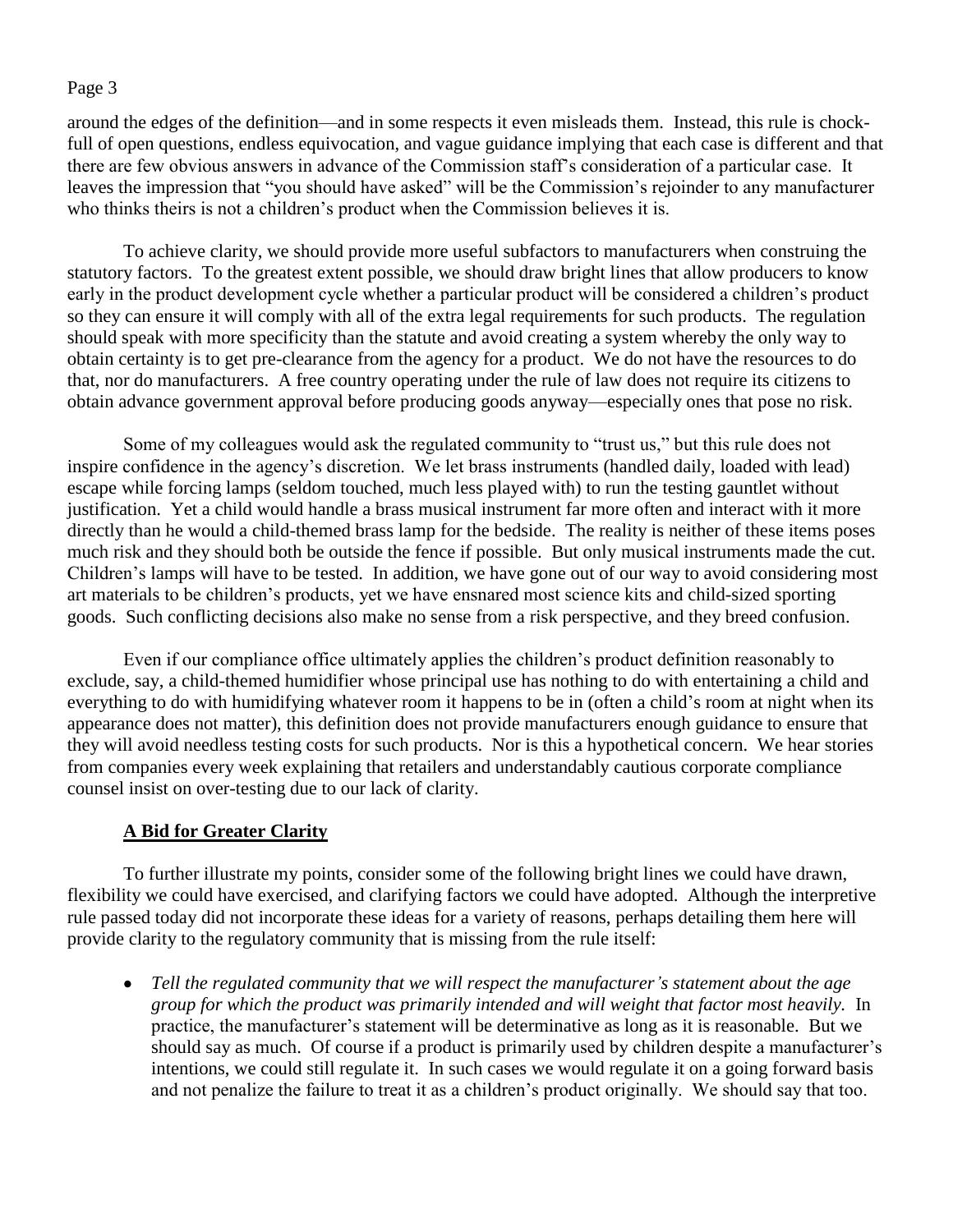- *Exclude all CDs/DVDs by considering them general use storage media regardless of their content.* While discs may have encoded content that is child-oriented, the discs themselves are fragile, easily scratched, and not primarily intended for use by children when out of the player. They differ considerably from the kind of sturdier cartridges that come with children"s devices. The child-themed content cannot be accessed without putting the disc into a player, at which point the disc itself is not accessible. We already exempt DVDs from the small parts rule, which means we have considered them not for use by children under three. We also consider almost all disc players to be general use products. Younger children will not be permitted to handle discs at all. Many parents may permit an older child to insert a disc into the player (regardless of its content). However, such limited physical interaction does not convert those general use discs into children"s products any more than parents" allowing their older children to set the table with sharp knives and breakable glasses converts those items into children's products. The Commission's reversal on this point from the PIR is particularly frustrating. Although a number of convincing comments came in criticizing the PIR"s exclusion of CDs/DVDs for infants and toddlers (because only adults handle them), the overwhelming thrust of those comments was to exempt CDs/DVDs altogether—not to ensnare all of them. Our decision not to exclude discs will force stores and libraries to remove these harmless "children"s products" from their shelves without notice.
- *Exclude home furnishings and décor.* Like holiday decorations, much of what goes into a child"s  $\bullet$ room (*e.g.*, carpet, wallpaper, draperies) is not selected according to the child's taste, nor even necessarily intended primarily for the child"s use. Anyone who goes into the room uses the carpeting and it may be identical to the carpet in the hallway. Wallpaper with teddy bears on it poses no more risk than plain striped wallpaper, so forcing one to be tested just raises costs, reduces choice, and causes substitution to cheaper adult designs with no risk reduction.
- *Clarify that the presence of a matching crib in a collection does not necessarily condemn every*  $\bullet$ *other piece in the collection to treatment as a children's product.* Also, we could have clarified that some furniture (*e.g.*, a desk, mirror, or vanity) tends to be used primarily by children 13 and older and thus would not be considered a children"s product. The furniture industry makes a compelling case that their broad collections of furniture may simultaneously target several markets, including nursery, teen/dorm, guest room, starter house, and vacation home. Although such collections may make a matching crib available, many other pieces in such a collection would not necessarily be designed or intended primarily for children 12 years of age or younger. Because the crib may be made on one assembly line and all the other furniture on multiple other assembly lines, it becomes inordinately expensive and logistically impracticable to track every nut, screw, bolt, glue, and up to fourteen layers of coatings. Domestic manufacturers claim that even though every single component they have tested complies with the law (under lead limits, no phthalates, *etc*.), having to track that each piece has been third-party tested and certified correctly creates a compliance nightmare. The Commission could have provided more certain relief.
- *Exclude items that require adult supervision.* In reality, some products are for children, some are  $\bullet$ for adults, and some are to be used together and pose little risk under adult supervision. We need not think of the last category as products primarily intended for children—especially if many teenagers or adult hobbyists would use them unsupervised (*e.g.*, certain model kits). This rule creates an incentive to market such products only to teenagers and sell them without adult supervision warnings to avoid being considered children"s products. Perversely, that could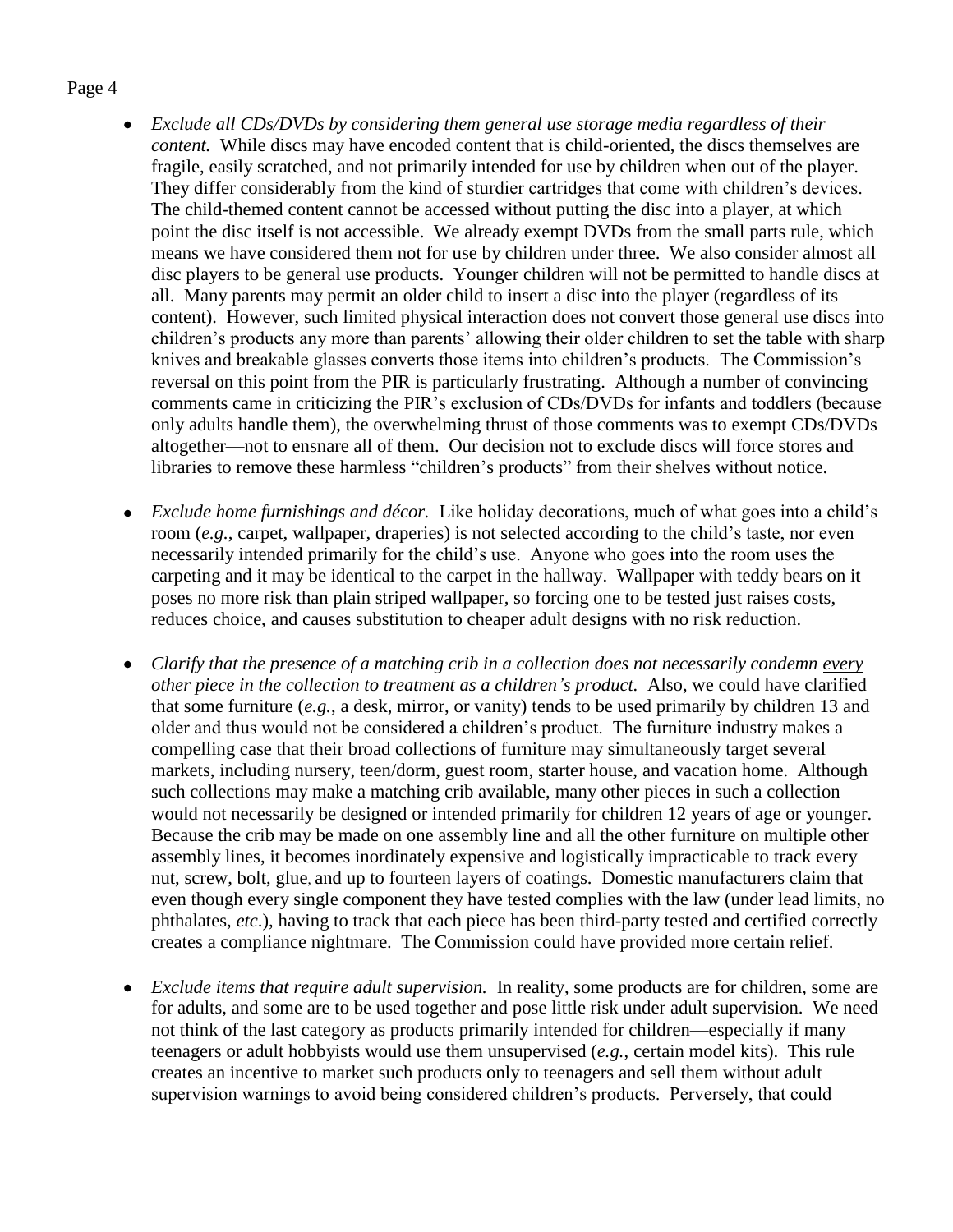actually increase the risk they pose to younger consumers. And, of course, we once again exclude fireworks that are used primarily by children, such as sparklers, from being considered children"s products—even though they pose a known hazard.

- *General use items remain general use items even when packaged with children's products.* This  $\bullet$ idea would resolve the now infamous paper clip problem in the science kit. We have said that a stuffed animal packaged with a candle in a product intended for an adult on Valentine"s Day remains a children"s product. But if a children"s product remains so when co-packaged, then a general use product should also remain a general use product when co-packaged with a children"s product. So too, assembling a bunch of general use products together in a kit marketed as a science kit for children should not automatically transmute every one of those general use items into children"s products that have to be separately third-party tested, certified and labeled so that the cohort of respective tests can be traced. The argument that adopting such a rule would also convert the button on a doll"s dress into an exempt general use product is wholly specious. There is a tangible difference between a paper clip in a kit (or a general use baseball packaged with a child"s mitt), and a button on a doll (or a general purpose screw in a children"s crib), and we could have policed that line readily.
- *Exclude science kits.* If the "adult supervision" and "general use remains general use" concepts  $\bullet$ would not suffice, we also could have excluded many science kits outright. Congress spoke directly to this question in the FHSA, where it excluded properly labeled chemistry sets from the FHSA's definition of a "banned hazardous substance."<sup>4</sup> The CPSIA's general provisions do not impliedly supersede such a direct statement in the FHSA. Indeed, the CPSIA does not even conflict with the FHSA, as it specifically directs the CPSC to treat products containing lead over the limit as a banned hazardous substance, which by definition entails excluding chemistry sets. The FHSA exclusion alone might not free science kits from all third-party testing, but it should free them from testing for lead in the substrate of a paper clip. The FHSA exclusion should also make us far more willing to exclude such kits from the definition of a children"s product—if for no other reason than the agency might well lose in court if it tried to enforce CPSIA § 101(a)(1) against some science kits. To instead say that the CPSIA does not ban science kits, or that this definition should not be conflated with testing costs, misses the point. When the cost of testing such a kit—with which the definition of a children"s product is inextricably bound—exceeds the profit margin in producing it, the Commission effectively eliminates that product from the market by classifying it as a children"s product even if the statute does not explicitly ban it.
- *Explain the interaction of the children's product definition with the ASTM F963 toy safety standard.* The agency received a specific comment seeking clarity on the interaction of the children"s product definition with F963, because the commenter worried about the seeming

## Page 5

 $\overline{a}$ 

<sup>&</sup>lt;sup>4</sup> "*Provided*, That the Commission, by regulation, (i) shall exempt from clause (A) of this paragraph articles, such as chemical sets, which by reason of their functional purpose require the inclusion of the hazardous substance involved, or necessarily present an electrical, mechanical, or thermal hazard, and which bear labeling giving adequate directions and warning for safe use and are intended for use by children who have attained sufficient maturity, and may reasonably be expected, to read and heed such directions and warnings …" 15 U.S.C. § 1261(q)(1). Our regulations extend this language, *inter alia*, to "other science education sets intended primarily for juveniles" as well as "[e]ducational materials such as art materials, preserved biological specimens, laboratory chemicals, and other articles intended and used for educational purposes." 16 CFR § 1500.85(a)(1) and (a)(4). Reliance on the FHSA as a rationale for excluding science kits would also help justify the Commission's position on fireworks, because the statutory definition of a banned hazardous substance also excludes certain fireworks.